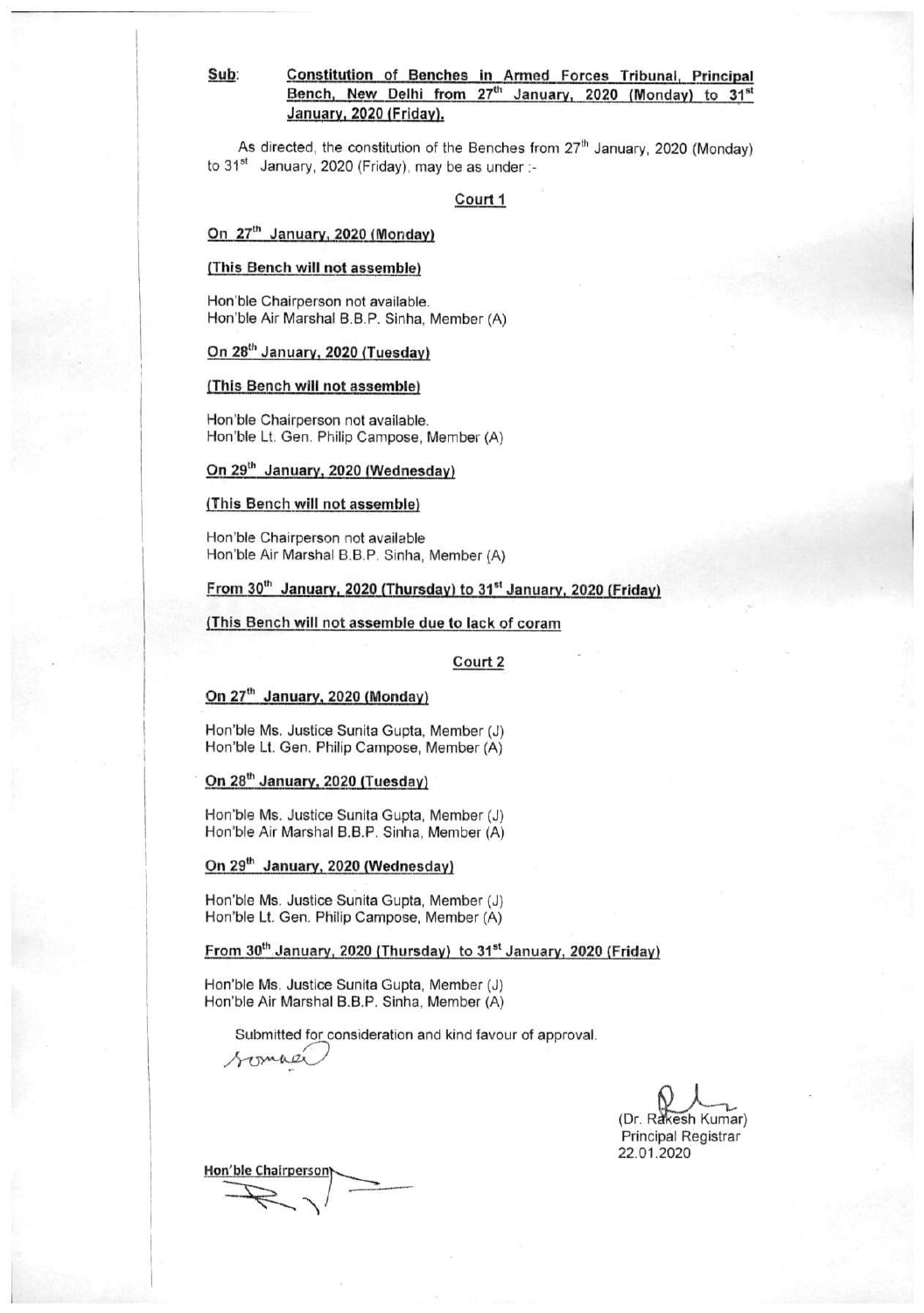# **ARMED FORCES TRIBUNAL, PRINCIPAL BENCH, NEW DELHI LIST OF BUSINESS**

**Date: 27-01-2020**

**Timing: 10:30 AM to 01.00 PM & 02.00 PM to 04.30 PM**

## **COURT No. 1 (Ground Floor)**

## **THIS BENCH WILL NOT ASSEMBLE TODAY**

## **CORAM:**

## **HON'BLE THE CHAIRPERSON NOT AVAILABLE HON'BLE AIR MARSHAL B.B.P. SINHA**

|    | S. No. Case No.                      | <b>Parties Name</b>                      | <b>Advocate for Petitioner /</b><br><b>Respondents</b> |
|----|--------------------------------------|------------------------------------------|--------------------------------------------------------|
|    | <b>For Hearing</b>                   |                                          |                                                        |
| 1. | OA 2059/2019<br>with                 | JC-452215-F Nb Sub Vidya Dhar            | Ms. Archana Ramesh                                     |
|    | MA 2969/2019                         | V/s<br>UOI & Ors.                        | Mr. D K Sabat                                          |
| 2. | OA 2138/2019<br>with<br>MA 3014/2019 | Nb Sub Anil Kumar Joshi (JC-<br>805740A) | Ms Archana Ramesh                                      |
|    |                                      | V/s<br>UOI & Ors.                        | Mr. J S Rawat                                          |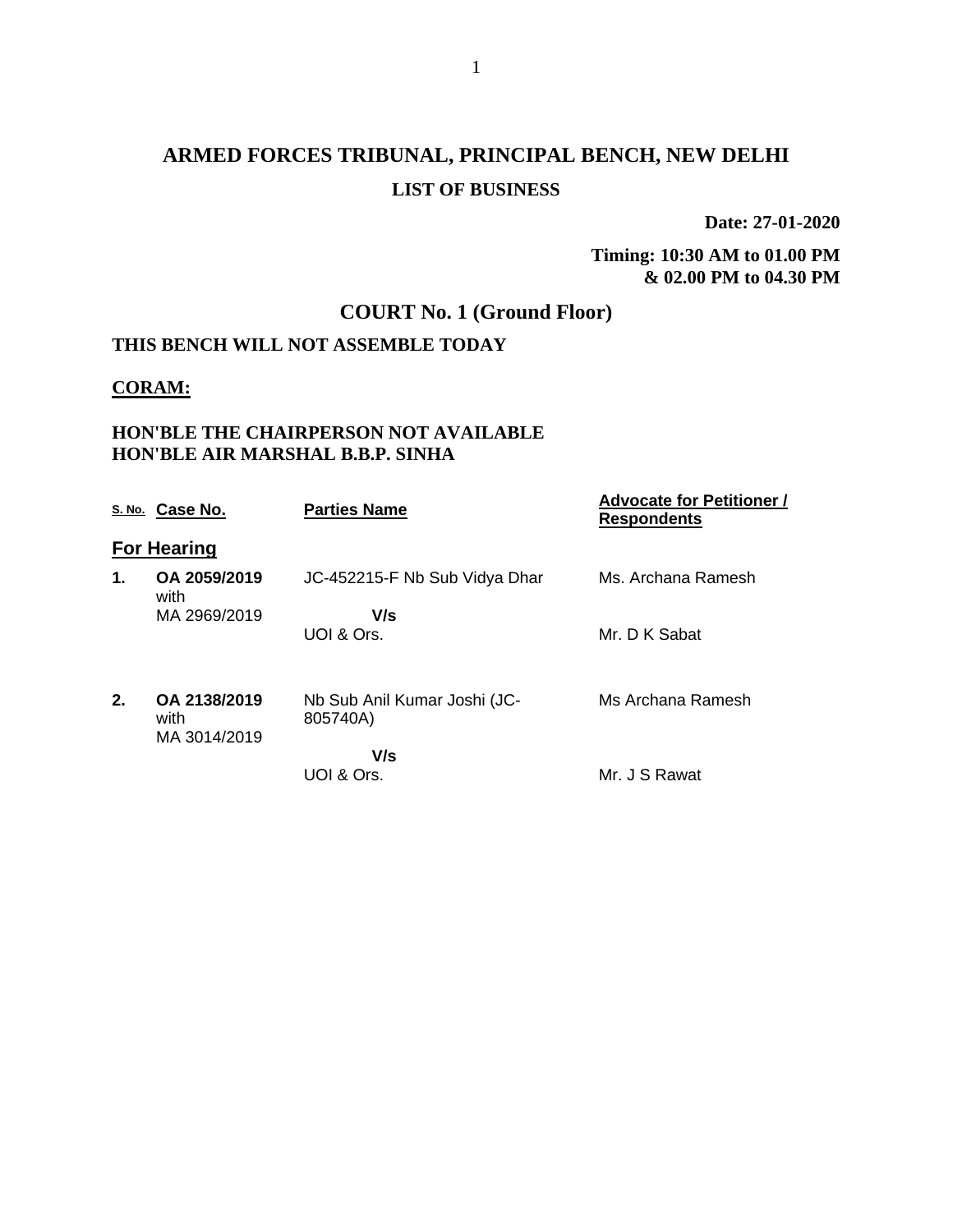# **ARMED FORCES TRIBUNAL, PRINCIPAL BENCH, NEW DELHI LIST OF BUSINESS**

**Date: 27-01-2020**

**Timing: 10:30 AM to 01.00 PM & 02.00 PM to 04.30 PM**

## **COURT No. 2 (Ground Floor)**

## **CORAM:**

## **HON'BLE MS. JUSTICE SUNITA GUPTA HON'BLE LT. GEN. PHILIP CAMPOSE**

|    | S. No. Case No.       | <b>Parties Name</b>                       | <b>Advocate for Petitioner /</b><br><b>Respondents</b> |
|----|-----------------------|-------------------------------------------|--------------------------------------------------------|
|    | <b>For Re-Hearing</b> |                                           |                                                        |
| 1. | OA 2070/2018          | Sqn Ldr Shilpa Rao (Retd)                 | Mr. Sumit Choudhary                                    |
|    |                       | V/s<br>UOI & Ors.                         | Mr. Harish V Shankar                                   |
|    | <b>For Admission</b>  |                                           |                                                        |
| 2. | OA 718/2019           | No. 137500-A Ex LS(GS) Jitender<br>Kamboj | Mr. Virender Singh Kadian                              |
|    |                       | V/s<br>UOI & Ors.                         | Mr. S P Sharma                                         |
| 3. | OA 1656/2019          | JC-763005A Sub Ramesh Chandra<br>Singh    | Mr. S S Pandey & Associates                            |
|    |                       | V/s<br>UOI & Ors.                         | Ms. Barkha Babbar                                      |
| 4. | OA 1658/2019          | Ex JWO Rishi Raj Shastri (691516-L)       | Mr. B P Vaishav & Associates                           |
|    |                       | V/s<br>UOI & Ors.                         | Mr. Arvind Patel                                       |
| 5. | OA 1659/2019          | Wg Cdr R Rajesh (Retd) (No 23570)         | Mr. Baljeet Singh                                      |
|    |                       | V/s<br>UOI & Ors.                         | Mr. Karan Singh Bhati, Sr CGSC                         |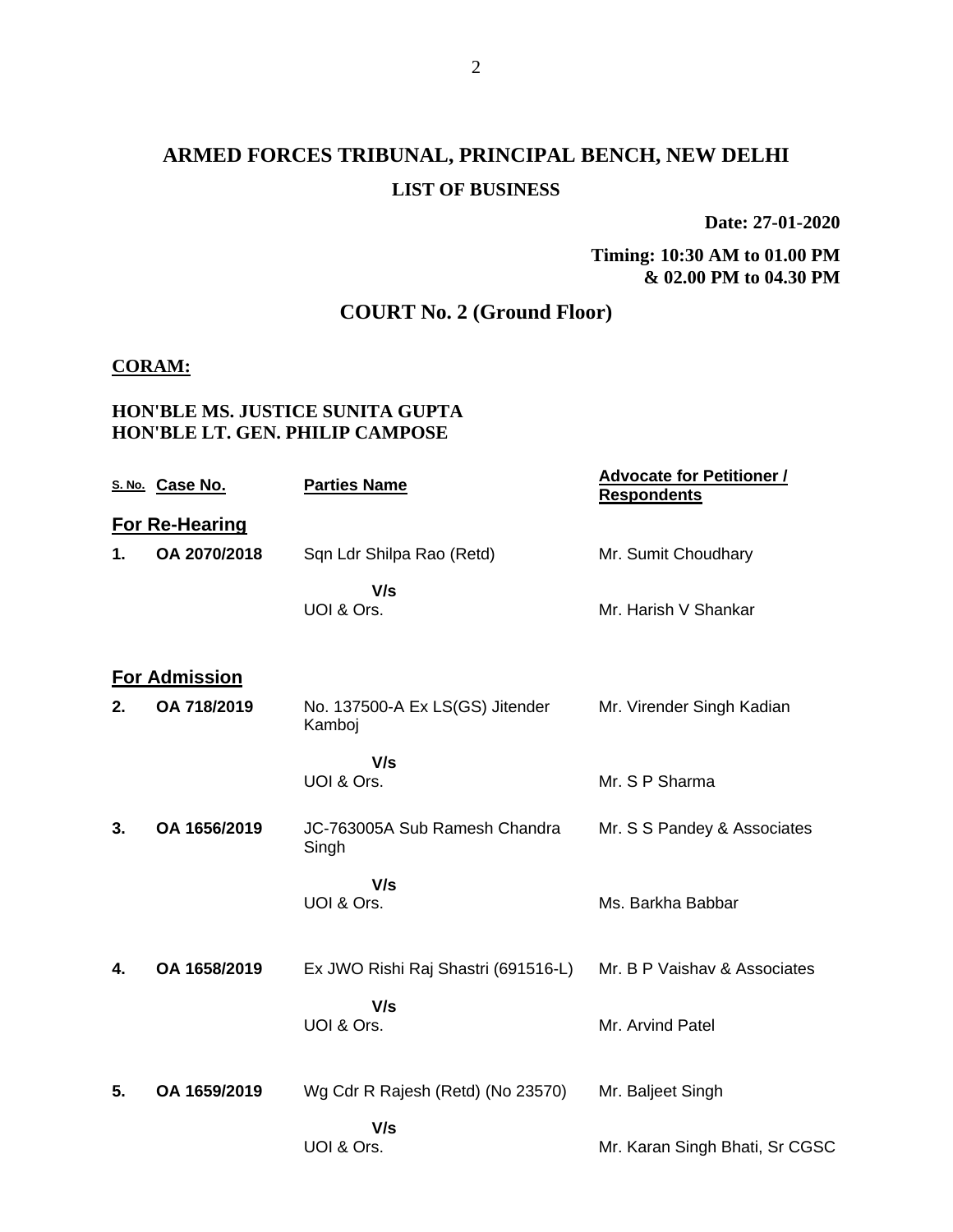| 6.  | OA 2323/2019<br>with<br>MA 3219/2019 | Mrs Nandita Srivastava W/o IC-<br>559914W Late Col Girish Chandra<br>Srivastava | Mr. Anil Srivastava & Associates               |
|-----|--------------------------------------|---------------------------------------------------------------------------------|------------------------------------------------|
|     |                                      | V/s<br>UOI & Ors.                                                               | Mr. S D Windlesh                               |
| 7.  | OA 2324/2019<br>with<br>MA 3220/2019 | Ex MCA(AH) II/Hon Sub Lt Santosh<br>Singh (No 097628 H)                         | Mr Shakti Chand Jaidwal                        |
|     |                                      | V/s<br>UOI & Ors.                                                               | Dr. Vijendra Singh Kadian                      |
|     |                                      | <b>For Hearing (Pleadings not complete)</b>                                     |                                                |
| 8.  | OA 875/2016                          | Lt Col (Retd) Ramanpreet Singh Bajwa Mr. Mohan Kumar, Rashmi                    | Singh, Rohit Pratap & Associates               |
|     |                                      | V/s<br>UOI & Ors.                                                               | Mr Avdhesh Kumar Singh                         |
| 9   | OA 1549/2018<br>with<br>MA 3260/2019 | Lt Cdr Ram Pal Singh (Retd) (No<br>89027-H)                                     | Mr Sukhjinder Singh                            |
|     |                                      | V/s<br>UOI & Ors.                                                               | Mr JS Yadav                                    |
| 10. | OA 1560/2018                         | Lt Cdr Bhisham Kumar (Retd) (No<br>89032-W)                                     | Mr Sukhjinder Singh                            |
|     |                                      | V/s<br>UOI & Ors.                                                               | Mr Prabodh Kumar                               |
| 11. | OA 1836/2018                         | Ex Sgt Mirtyunjay Kumar (No<br>766693G)                                         | Ms. Pallavi Awasthi & Mr. Ashok<br>Kumar Yadav |
|     |                                      | V/s<br>UOI & Ors.                                                               | Mr. Y P Singh                                  |
| 12. | OA 349/2019                          | Maj Suraj Prakash (Retd) (IC-22182)                                             | Mr Sukhjinder Singh                            |
|     |                                      | V/s<br>UOI & Ors.                                                               | Mr. Rajesh Kumar Das                           |
| 13. | OA 419/2019                          | Ex JWO Jagdev Singh Tomer (No<br>639723 R)                                      | Mr Praveen Kumar                               |

Mr Y P Singh

 **V/s** UOI & Ors.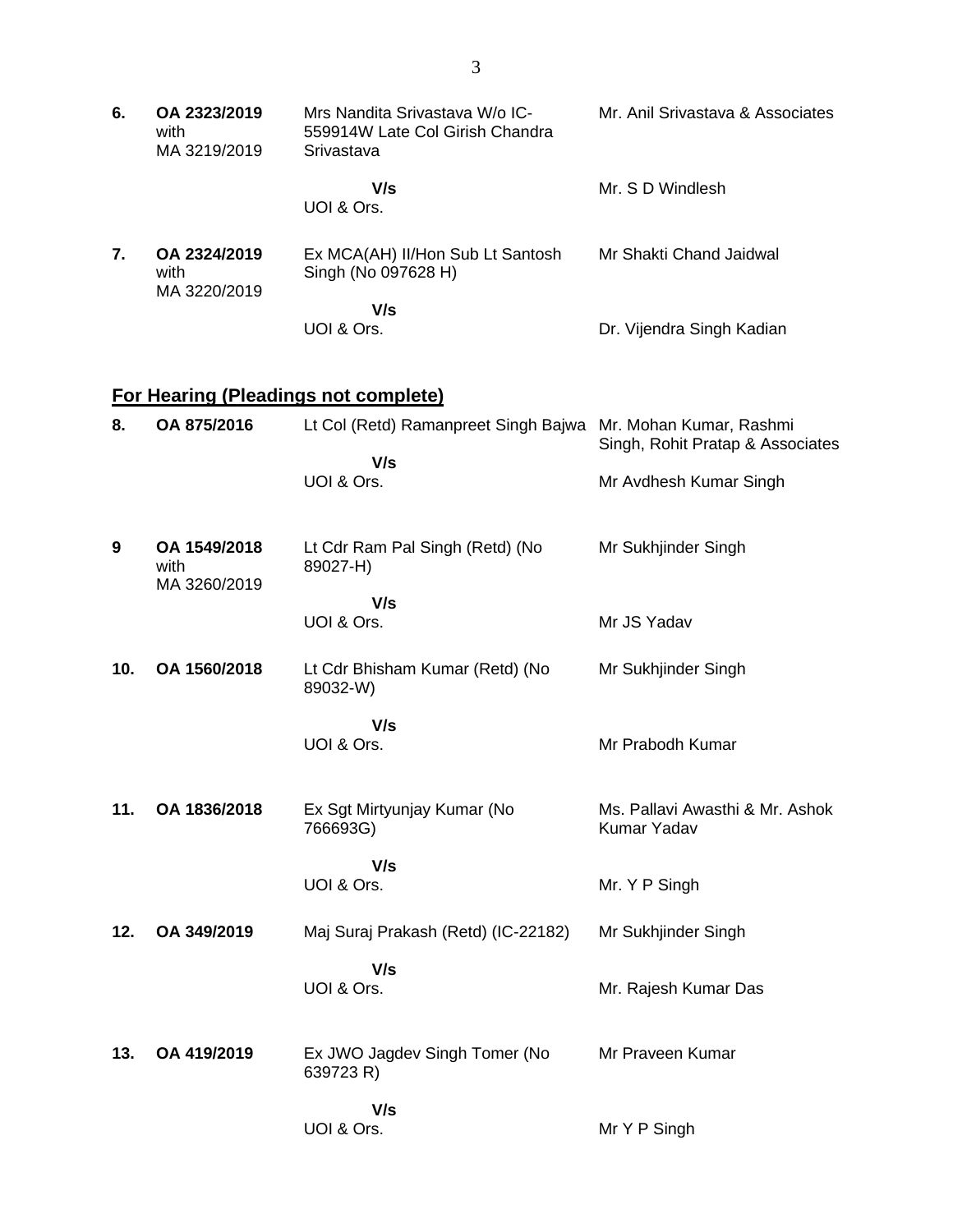| 14. | OA 514/2019                                     | IC-44790A Col Prem Chand (Retd.)                           | Mr. Rajesh Nandal                                          |
|-----|-------------------------------------------------|------------------------------------------------------------|------------------------------------------------------------|
|     |                                                 | V/s<br>UOI & Ors.                                          | Mr. J S Rawat                                              |
| 15. | OA 621/2019<br>with<br>MA 2546/2019             | JC-670973L Nb Sub Suresh Kumar<br>V/s<br>UOI & Ors.        | Mr. Indra Sen Singh/Abhishek<br>Singh<br>Mr. Prabodh Kumar |
| 16. | OA 676/2019                                     | Ex Com I (TAC) Ravindranath<br>Medisetti                   | Mr. Ved Prakash                                            |
|     |                                                 | V/s<br>UOI & Ors.                                          | Mr. Shyam Narayan                                          |
| 17. | OA (Appeal)<br>858/2019<br>with<br>MA 1508/2019 | No. 798337-R Ex Sgt R C Singh<br>(Convict)                 | Mr. S S Pandey & Associates                                |
|     |                                                 | V/s<br>UOI & Ors.                                          | Mr. Satya Ranjan Swain                                     |
| 18. | OA 1006/2019                                    | Wg Cdr K Kiran Kumar (No 28749A)                           | Mr. Manoj Kr. Gupta                                        |
|     |                                                 | V/s<br>UOI & Ors.                                          | Mr. Ashok Chaitanya                                        |
| 19. | OA 1058/2019<br>with<br>MA 1732/2019            | Smt Ramesh Devi Wd/O NO<br>14452061W Late Gnr Ishwar Singh | Mr. VS Kadian                                              |
|     |                                                 | V/s<br>UOI & Ors.                                          | Mr. V S Tomar                                              |
| 20. | OA 2319/2019                                    | JC-376758X Sub Sriram R (Retd.)                            | Mr. S S Pandey & Associates                                |
|     |                                                 | V/s<br>UOI & Ors.                                          | Mr Avdhesh Kumar Singh                                     |
| 21. | OA 2320/2019                                    | Col Prashant Ganpatrao Sankpal (IC<br>53168 N)             | Mr SS Pandey & Associates                                  |
|     |                                                 | V/s<br>UOI & Ors.                                          | Mr Ashok Chaitanya                                         |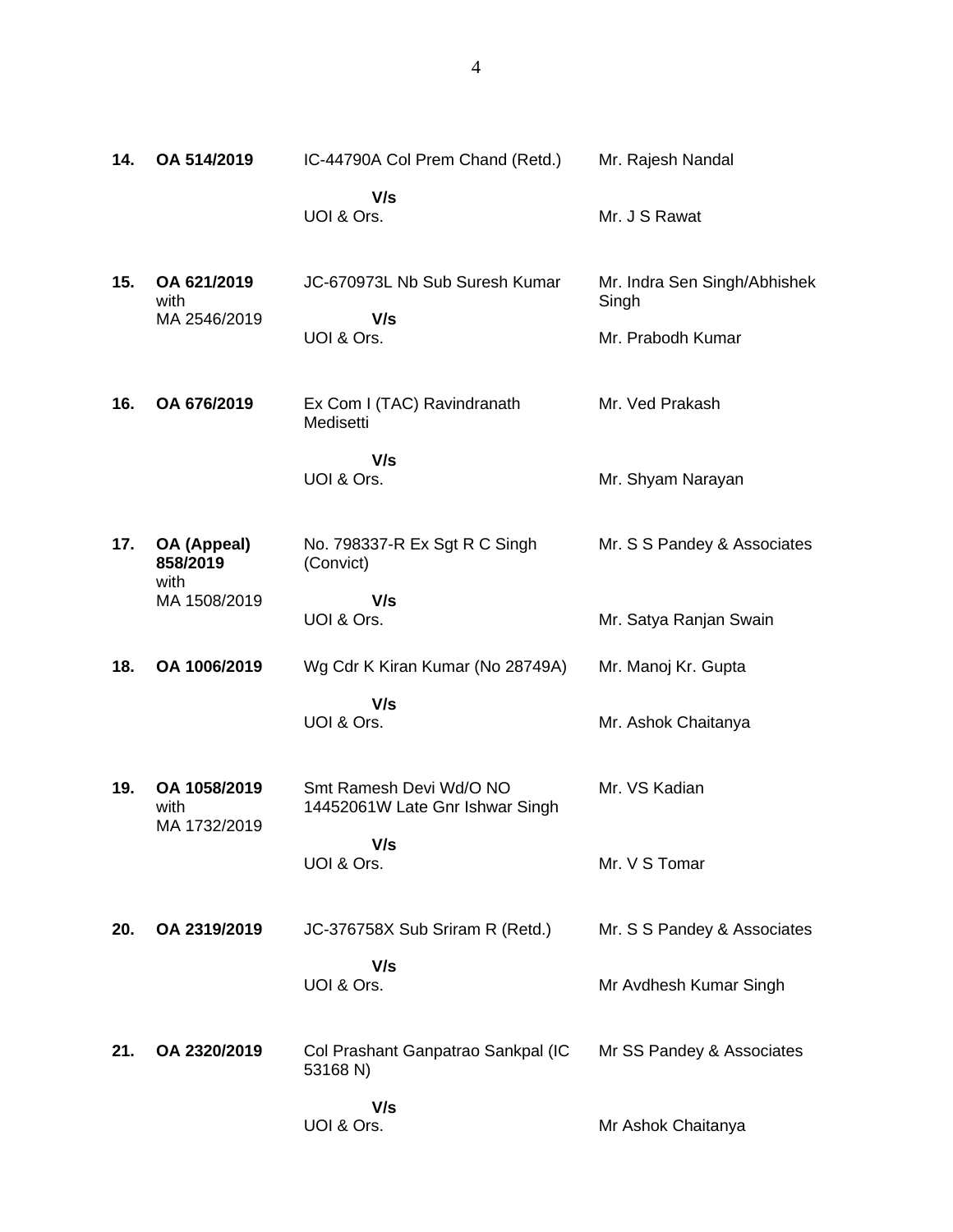| 22. | OA 2322/2019                                        | JC-301394P Sub Maj (Gnr) Rakesh<br>Kumar                                         | Mr. S S Pandey & Associates |
|-----|-----------------------------------------------------|----------------------------------------------------------------------------------|-----------------------------|
|     |                                                     | V/s<br>UOI & Ors.                                                                | Mr SD Windlesh              |
|     | <b>Part Heard</b>                                   |                                                                                  |                             |
| 23. | TA 721/2009<br>Writ Petition No.<br>6553/2001       | Ex Nb Sub (Clk) Mahendra Singh                                                   | Mr Maurya Vijay Chander     |
|     |                                                     | V/s<br>UOI & Ors                                                                 | Mr VS Tomar                 |
|     | <b>For Execution</b>                                |                                                                                  |                             |
| 24. | MA 2076/2019<br>in<br>OA 1567/2018                  | No. 6949009-A Ex Sep Kuldeep<br>Sharma                                           | Mr. Virender Singh Kadian   |
|     |                                                     | V/s<br>UOI & Ors.                                                                | Mr. Rajesh Kumar Das        |
| 25. | MA 2077/2019<br>in.<br>OA 351/2019                  | No. 14539156-M Ex Hav (Hony Nb<br>Sub) Raj Pal Singh & Ors.                      | Mr. Virender Singh Kadian   |
|     |                                                     | V/s<br>UOI & Ors.                                                                | Mr. J S Yadav               |
| 26. | MA 207/2020<br>ın<br>OA 753/2019                    | Ex JWO Kulkarni Shrikrishna Murlidhar Mr Ajit Kakkar & Associates<br>(NO 260336) |                             |
|     |                                                     | V/s<br>UOI & Ors                                                                 | Mr. V S Tomar               |
|     | <b>Miscellaneous</b>                                |                                                                                  |                             |
| 27. | MA 1619/2019<br>& MA 1620/2019<br>in<br>OA 210/2016 | Capt Jitendra Kumar Sharma (50394-<br>F)                                         | Mr. Sukhjinder Singh        |
|     |                                                     | V/s<br>UOI & Anr.                                                                | Mr. V S Tomar               |
| 28. | MA 1623/2019<br>& MA 1624/2019<br>in<br>OA 830/2017 | Capt (TS) T Venugopal (02711-K)<br>(Retd.)                                       | Mr. Sukhjinder Singh        |
|     |                                                     | V/s<br>UOI & Anr.                                                                | Mr. Anil Gautam             |